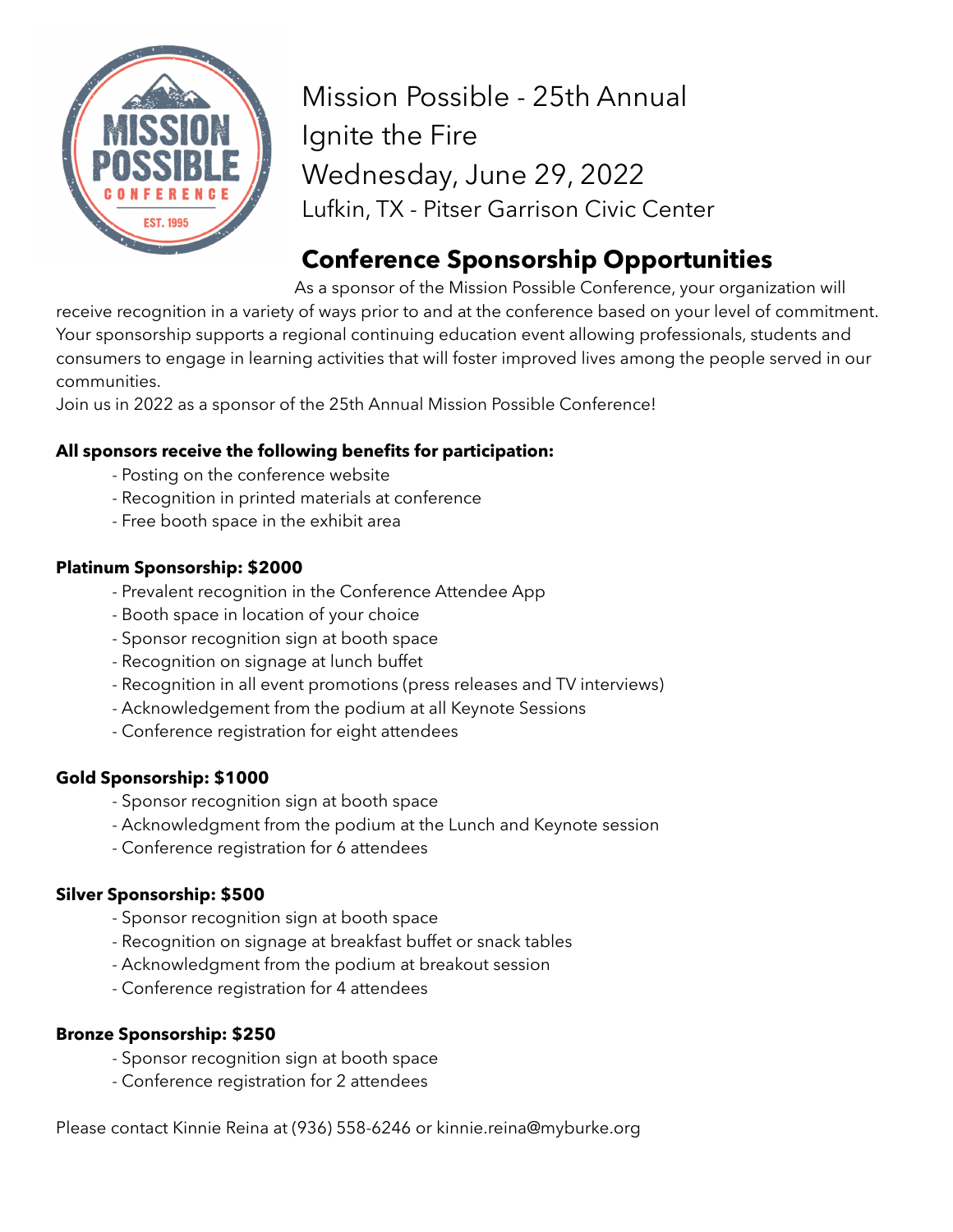

Mission Possible - 25th Annual Ignite the Fire Wednesday, June 29, 2022 Lufkin, TX - Pitser Garrison Civic Center

## **Conference Sponsorship Registration**

| <b>Company Name:</b>                                                                                                                                                            |  |  |
|---------------------------------------------------------------------------------------------------------------------------------------------------------------------------------|--|--|
|                                                                                                                                                                                 |  |  |
|                                                                                                                                                                                 |  |  |
|                                                                                                                                                                                 |  |  |
|                                                                                                                                                                                 |  |  |
| <b>Sponsorship Level:</b><br>Platinum Sponsorship: \$2000<br>$\Box$<br>Gold Sponsorship: \$1000<br>$\Box$<br>□ Silver Sponsorship: \$500<br>Bronze Sponsorship: \$250<br>$\Box$ |  |  |
|                                                                                                                                                                                 |  |  |

### **Return completed form and payment by June 1, 2022.**

E-mail a copy of your completed form and organization's logo to [kinnie.reina@myburke.org](mailto:kinnie.reina@myburke.org). as soon as possible. Please note if direct invoicing is necessary.

#### **Please make check payable to:**

Burke/Mission Possible

### **Mail check and completed form to:**

Burke ATTN: Mission Possible 2001 S. Medford Drive Lufkin, TX 75901

Please contact Kinnie Reina at (936) 639-1141 or [kinnie.reina@myburke.org](mailto:kinnie.reina@myburke.org) with any questions. Visit [myburke.org/missionpossible](http://myburke.org/missionpossible) for more information about Mission Possible.